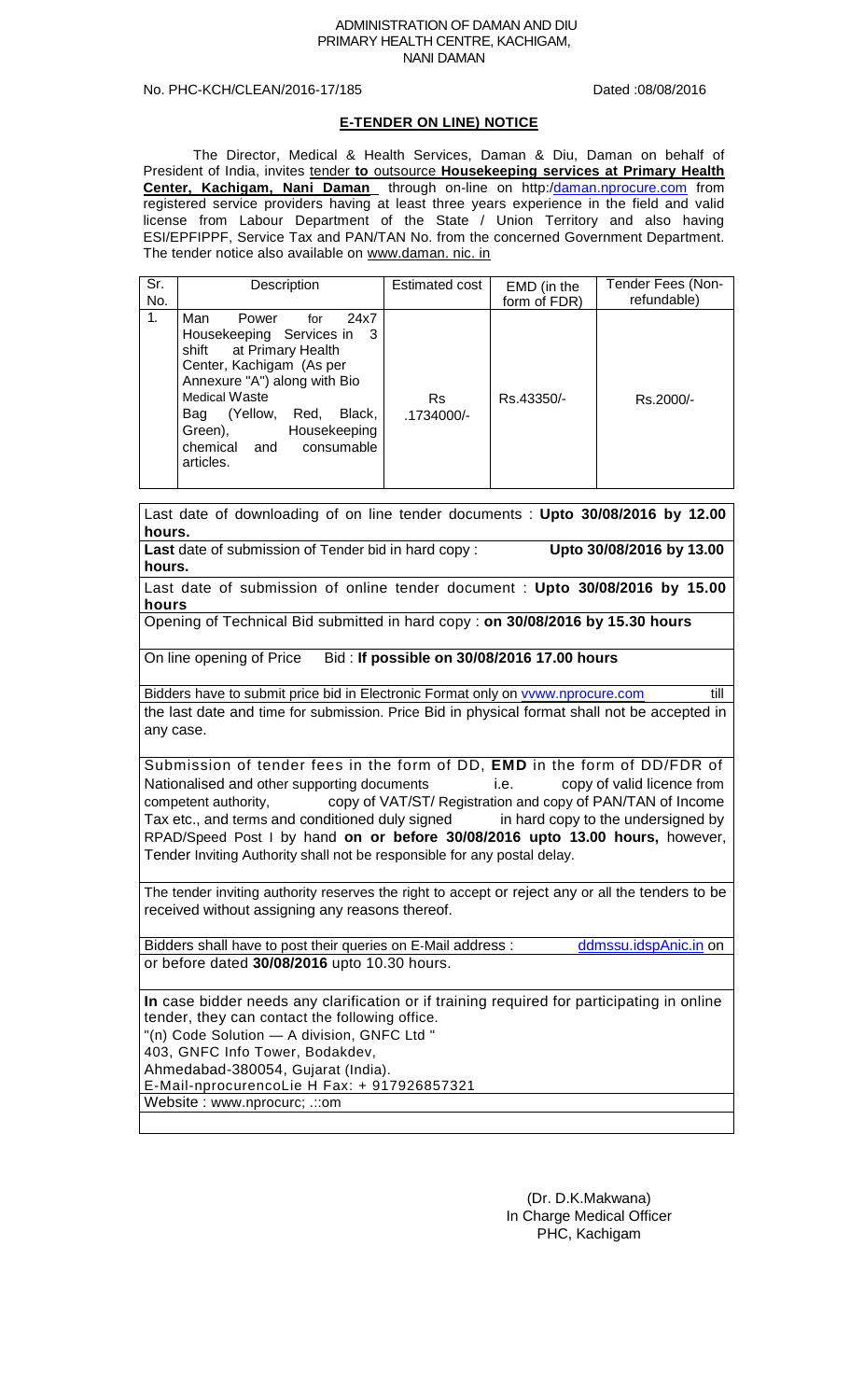## **ADMINISTRATIN OF DAMAN AND DIU Primary Health Center, Kachigam, Nani Daman**

No.PHC-KCH/CLEAN/2016-17/186 **Dated: -08/**08/2016

## **Man Power for 24x7 Housekeeping Services in 3 shift at Primary Health Center, Kachigam, Nani Daman (As per Annexure "A") along with Bio Medical** Waste Bag **(Yellow, Red, Black, Green), Housekeeping chemical and consumable articles.**

## **TERM and CONDITIONS**

| 1.    | The Primary Heath Center, Kachigam Nani Daman comprises of various blocks such as<br>Male Ward, Female Ward, Maternity Ward, Eye Ward, Dental OPD, Operation Theatre,<br>X-ray, Casualty, General OPD, Kitechen etc.                                                                                                                                                                                                                                                                           |
|-------|------------------------------------------------------------------------------------------------------------------------------------------------------------------------------------------------------------------------------------------------------------------------------------------------------------------------------------------------------------------------------------------------------------------------------------------------------------------------------------------------|
| 2.    | The service providers' person shall not claim any benefit / compensation / absorption /<br>regularization of service with office under the provision of Industrial Disputes Act,. 1947<br>Contract Labour (Regulation & Abolition) Act, 1970. Undertaking from the person to<br>or<br>this effect will be required to be submitted by the service provider to this office.                                                                                                                     |
| 3.    | The period of outsource is initially for a<br>period of one year<br>from the date of<br>commencement and further renewal for the period of one year but not extending 3<br>years subject to satisfaction of work performance and same rates.                                                                                                                                                                                                                                                   |
| 4.    | The person deployed shall not claim any Master-Servant relationship against this office.<br>The service provider for providing services as mentioned herein, shall be the employees<br>of the Service Provider only and not of the Department.                                                                                                                                                                                                                                                 |
| $5$ . | The persons supplied by the agency should not have any adverse Police records /<br>criminal cases against them. The agency should make adequate enquiries and certify<br>about the character and antecedents of the persons whom they are recommending. The<br>Health Department may dismiss or remove<br>any person or persons, employed by the<br>service provider, who may be incompetent or his/her/their misconduct and service<br>provider shall forthwith comply with such requirement. |
| 6.    | The manpower engaged by the service provider should be healthy, physically fit and free<br>from communicable diseases. The agency should quote consolidated lump sum rates per<br>including wages and other statutory liabilities and benefits such as PF, ESI etc.<br>month<br>available to the employees under Labour / Minimum Wages Act. The rates<br>are<br>inclusive of Bio Medical Waste Ba.<br><b>Yellow Red Black &amp; Green</b><br>House kee • in •                                 |
|       | chemical and consumable articles, etc.                                                                                                                                                                                                                                                                                                                                                                                                                                                         |
| 7.    | The rate should be quoted in the prescribed form given by the department, as per<br>Annexure-B.                                                                                                                                                                                                                                                                                                                                                                                                |
| ä,    | The bidder should have a Licence from Labour & Enforcement Officer, U.T. of Daman<br>& Diu, Daman.                                                                                                                                                                                                                                                                                                                                                                                             |
| 9     | The service provider shall<br>be responsible<br>for the attendance of their staff in the<br><b>department. In</b> case of any staff of the agency remain absent or granted leave by them,<br>they will sent/arrange substitute otherwise twice of rate per person per day as<br>accepted will be deducted from the bill of the agency.                                                                                                                                                         |
| D     | The service provider has to provide uniforms and the Photo Identity Cards to the persons<br>employed by him/her during the office hours. These cards are to be constantly displayed.                                                                                                                                                                                                                                                                                                           |
| 11    | The service provider shall provide substitute immediately any of its personnel, if they are<br>unacceptable to the office because of security risk, incompetence, conflict of interest and<br>breach of confidentiality or improper conduct upon receiving written notice from office.                                                                                                                                                                                                         |
| 2     | shall not be liable for any loss,<br>theft, burglary or robbery of any<br>Office<br>personal<br>belonging equipment or vehicles of the personnel of the service provider.                                                                                                                                                                                                                                                                                                                      |
| 13    | The deployc'd personnel shceid be polite, positive and efficient, while handling<br>the<br>assigned wrk and their actions should promote goodwill and enhance the image of this<br>for any act of indiscipline on the part of<br>office. The service provider shall be responsible<br>persons deployed by him.                                                                                                                                                                                 |
| 11    | The ::::i:  ;rovider shall not assign, transfer, pledge or sub-contract the performance of<br>services without the prior written consent of this office.                                                                                                                                                                                                                                                                                                                                       |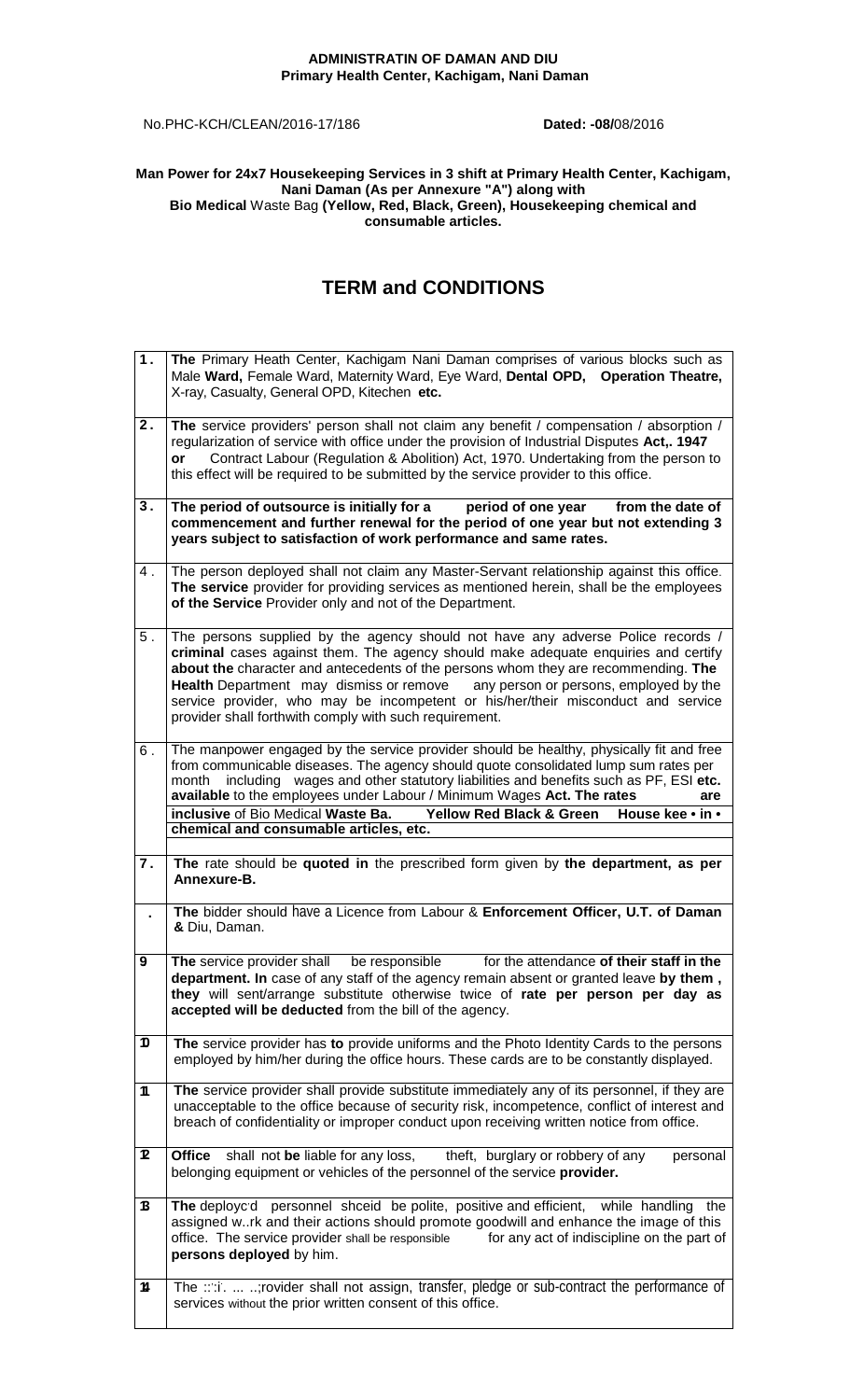| 15. | The work order can be terminated by either party giving one month's notice in advance. If<br>the agency fails to give one month's notice in writing<br>for termination of the work order<br>then one month's wages etc. and any suitable amount due to the fault of agency shall be<br>forfeited by this office.                                                                                                                                                                                                                                                                                                                    |
|-----|-------------------------------------------------------------------------------------------------------------------------------------------------------------------------------------------------------------------------------------------------------------------------------------------------------------------------------------------------------------------------------------------------------------------------------------------------------------------------------------------------------------------------------------------------------------------------------------------------------------------------------------|
| 16. | On the termination of the agreement as mentioned above, the agency will withdraw all its<br>personnel and clear their account by paying them all their legal dues. In case of any<br>dispute on account of termination of employment or non-employment by the personnel of<br>the agency, it shall be the entire responsibility of the agency to pay and settle the same.                                                                                                                                                                                                                                                           |
| 17. | The person deployed shall not divulge or disclose to any person, any details of office,<br>technical<br>know-how,<br>operational<br>process,<br>security<br>arrangement,<br>administrative/organizational matters as all are of confidential / secret nature.                                                                                                                                                                                                                                                                                                                                                                       |
| 18. | The service provider shall ensure deployment of suitable people from proper background<br>after collecting proofs of identity like driving licences, bank account details, previous work<br>experience, proof of residence and recent photograph and withdraw such employees who<br>are not found suitable by the office for any reasons whatsoever immediately on receipt of<br>such request.                                                                                                                                                                                                                                      |
| 19. | The character and antecedents of such personnel of the service provider will be got<br>verified by the service provider before their deployment and a certification to this effect<br>submitted to this office . The service provider shall ensure proper conduct of his person in<br>office premises, and enforce prohibition of consumption of alcoholic drinks, paan,<br>smoking, loitering without work.                                                                                                                                                                                                                        |
| 20. | The service provider shall engage the necessary person as required by the office from<br>time to time. The person engaged by the service provider shall be the employee of the<br>service provider and it shall be the duty of the service provider to pay their salary and<br>other dues included EPF,<br>Bonus, Work Compensation Policy, Other Liabilities ever<br>month incident upon this contract.<br>Also compliance of statutory obligations such as<br>Minimum Wages Act, 1948 shall be responsibility of the firm solely. The salary paid as<br>per Minimum Wages Act has to be deposit by RTGS to the personal accounts. |
| 21. | The working hours would be 24x7 basis in 3 shift basis.                                                                                                                                                                                                                                                                                                                                                                                                                                                                                                                                                                             |
| 22. | The transportation, food, medical and other requirements i.e. statutory or whatsoever in<br>respect of each personnel of the service provider shall not be borne by this office.                                                                                                                                                                                                                                                                                                                                                                                                                                                    |
| 23. | or loss or property due to negligence or carelessness of your<br>In case of any theft<br>personnel, firm will be fully responsible<br>and it will have to make good of the losses so<br>incurred to this office otherwise the same will be deducted from the security deposit to be<br>deposited by you.                                                                                                                                                                                                                                                                                                                            |
| 24. | The service provider will submit the bill in triplicate in the first week of the following month<br>for payment.                                                                                                                                                                                                                                                                                                                                                                                                                                                                                                                    |
| 25. | The service provider shall provide substitute well in advance if there is any probability of the<br>person leaving the job due to his/her own personal reasons. The payment in respect<br>of the overlapping period of the substitute<br>shall be the responsibility<br>of the service<br>provider.                                                                                                                                                                                                                                                                                                                                 |
| 26. | Payment to the service provider would be strictly on certification by the officer with whom<br>he/she attached with that his/her services were satisfactory and attendance.                                                                                                                                                                                                                                                                                                                                                                                                                                                         |
| 27. | As per Minimum Wages Act the copy of Provident Fund Challan paid should be attached<br>with monthly bill submitted to the department. Attendance will marked on Biometric<br>attendance system and bill will be made as per attendance of biometric strictly.                                                                                                                                                                                                                                                                                                                                                                       |
| 28. | The firm must have their representative office in the U.T of Daman. And submit the<br>complete address proof of the same.                                                                                                                                                                                                                                                                                                                                                                                                                                                                                                           |
| 29. | The service provider shall be contactable at all times and messages sent from the office<br>to the service provider shall be acknowledged immediately on receipt on the same day.                                                                                                                                                                                                                                                                                                                                                                                                                                                   |
| 30. | The successful bidder should furnish a Security Deposit equivalent to 10% of contract<br>amount in form of FDR of Nationalized Bank of one year validity in favour of Director,<br>Medical & Health Services, Daman. This office will not pay any interest on the earnest<br>money / security deposit against the contract in its custody.                                                                                                                                                                                                                                                                                          |
| 31. | The agency will be responsible for the payment of statutory liabilities<br>such as PF and<br>other charges etc. if any, in respect of persons deputed in the department and will submit the<br>deposit challans showing the individual figure of deposit for the previous month along<br>will have to observe all the rules and regulations<br>with remuneration bill. The agency<br>pertaining to PF and Labour Laws as applicable.                                                                                                                                                                                                |
| 32. | Income Tax applicable, if any, as per income tax rules shall be deducted from the<br>monthly bill (Gross amount) of the agency.                                                                                                                                                                                                                                                                                                                                                                                                                                                                                                     |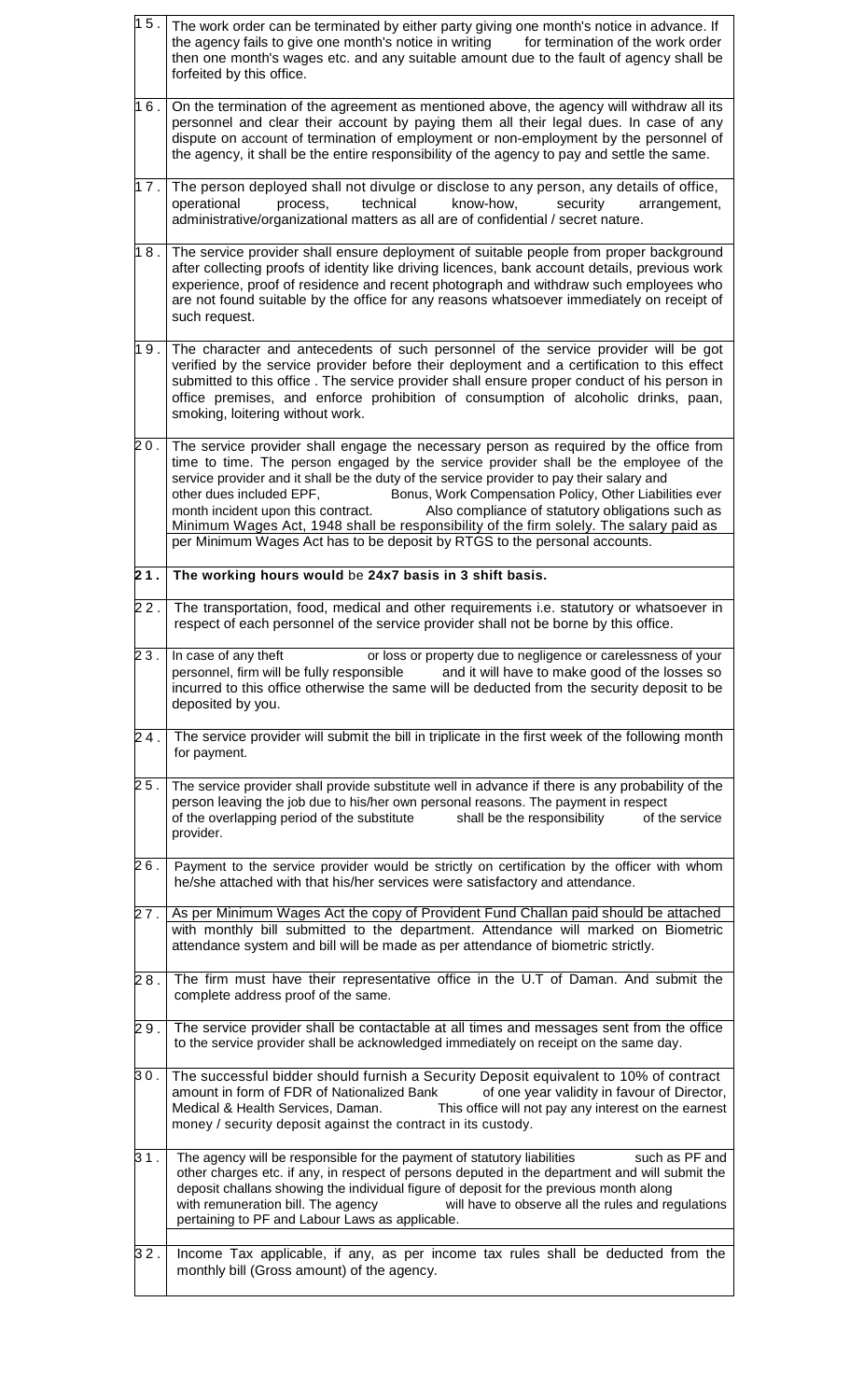| 33 .                                                                                                                                           | All payment made by the Department shall be after deduction of tax at sources wherever<br>applicable as per the provisions of Income Tax Act.                                                                                                                                                                                                                                                                                                                                                                                                                                                                                                                                                                                                                                                                                                                                                                                                        |                                                                                                                                                                                                                                                                                                                                                                                                                                         |  |  |
|------------------------------------------------------------------------------------------------------------------------------------------------|------------------------------------------------------------------------------------------------------------------------------------------------------------------------------------------------------------------------------------------------------------------------------------------------------------------------------------------------------------------------------------------------------------------------------------------------------------------------------------------------------------------------------------------------------------------------------------------------------------------------------------------------------------------------------------------------------------------------------------------------------------------------------------------------------------------------------------------------------------------------------------------------------------------------------------------------------|-----------------------------------------------------------------------------------------------------------------------------------------------------------------------------------------------------------------------------------------------------------------------------------------------------------------------------------------------------------------------------------------------------------------------------------------|--|--|
| 34                                                                                                                                             | The agency will be responsible for obtaining a licence / renewing the licence as the case<br>may be from the Licencing Authority<br>under the Contract Labour (Regulation and<br>Abolition) Act, 1970 and the department shall not be responsible for any damage / losses on<br>this account.                                                                                                                                                                                                                                                                                                                                                                                                                                                                                                                                                                                                                                                        |                                                                                                                                                                                                                                                                                                                                                                                                                                         |  |  |
| 35                                                                                                                                             | In case the service provider discontinues the contract before the expiry of the period his<br>security shall be forfeited.                                                                                                                                                                                                                                                                                                                                                                                                                                                                                                                                                                                                                                                                                                                                                                                                                           |                                                                                                                                                                                                                                                                                                                                                                                                                                         |  |  |
| 36                                                                                                                                             | The service provider shall at all times indemnity<br>and keep indemnified the department<br>any claim on account of disability / death of any of its personnel caused while<br>against<br>providing the services within / outside the site or other premises of the department which may<br>be made under the Workmen's Compensation Act, 1923 or any other Acts or any other<br>Statutory modifications hereof or otherwise for or in respect of any claim for damage or<br>compensation payable in consequence of any accident or injury sustained by<br>of the service provider or in respect of any claim,<br>the working or there<br>personnel<br>damage or compensation under labour laws or other laws or rules made there under by<br>any person whether in the employment of the service provider or not, who provided or<br>provides the service at the site or any other premises of the department shall be as<br>provided hereinbefore. |                                                                                                                                                                                                                                                                                                                                                                                                                                         |  |  |
| 37.                                                                                                                                            | The service provider shall at all times indemnify<br>and keep indemnified the department<br>against any claim by any third party for any injury, damage to the property or person of the<br>third party or for any other claims whatsoever for any acts of commission or omission<br>of its employees or personnel during<br>the hours of providing the services at the<br>department's premises or before and after that.                                                                                                                                                                                                                                                                                                                                                                                                                                                                                                                           |                                                                                                                                                                                                                                                                                                                                                                                                                                         |  |  |
| 38.                                                                                                                                            |                                                                                                                                                                                                                                                                                                                                                                                                                                                                                                                                                                                                                                                                                                                                                                                                                                                                                                                                                      | The main duties of the housekeeping personnel are as under:                                                                                                                                                                                                                                                                                                                                                                             |  |  |
|                                                                                                                                                | a )                                                                                                                                                                                                                                                                                                                                                                                                                                                                                                                                                                                                                                                                                                                                                                                                                                                                                                                                                  | The House keeping personnel shall be required round the clock for manning various PHC<br>blocks (As per ANNEXURE "A').                                                                                                                                                                                                                                                                                                                  |  |  |
|                                                                                                                                                | b)                                                                                                                                                                                                                                                                                                                                                                                                                                                                                                                                                                                                                                                                                                                                                                                                                                                                                                                                                   | keeping agency shall maintain the registers and comply with the local<br>The House<br>administration rules and regulations which employing contract workers.                                                                                                                                                                                                                                                                            |  |  |
|                                                                                                                                                | c)                                                                                                                                                                                                                                                                                                                                                                                                                                                                                                                                                                                                                                                                                                                                                                                                                                                                                                                                                   | The House keeping agency shall pay all taxes to the Government.                                                                                                                                                                                                                                                                                                                                                                         |  |  |
|                                                                                                                                                | d)                                                                                                                                                                                                                                                                                                                                                                                                                                                                                                                                                                                                                                                                                                                                                                                                                                                                                                                                                   | The<br>agency will not allow or permit the employees to participate in any trade union<br>activities or agitation in premises.                                                                                                                                                                                                                                                                                                          |  |  |
| The PHC shall pay the amount of monthly bill by Cheque in the agency's<br>e )<br>not to his personnel. As such the agency shall own the full   |                                                                                                                                                                                                                                                                                                                                                                                                                                                                                                                                                                                                                                                                                                                                                                                                                                                                                                                                                      | name and<br>responsibility for regular<br>payment of wages to the personnel and for compliance of statutory liabilities.                                                                                                                                                                                                                                                                                                                |  |  |
| The house keeping agency should provide adequate number of housekeeping personnel<br>f)<br>as required or advised by the Hospital Authorities. |                                                                                                                                                                                                                                                                                                                                                                                                                                                                                                                                                                                                                                                                                                                                                                                                                                                                                                                                                      |                                                                                                                                                                                                                                                                                                                                                                                                                                         |  |  |
|                                                                                                                                                | g)                                                                                                                                                                                                                                                                                                                                                                                                                                                                                                                                                                                                                                                                                                                                                                                                                                                                                                                                                   | The rates should be quoted along-with all kind of liquid, materials, equipment etc.                                                                                                                                                                                                                                                                                                                                                     |  |  |
|                                                                                                                                                | h)                                                                                                                                                                                                                                                                                                                                                                                                                                                                                                                                                                                                                                                                                                                                                                                                                                                                                                                                                   | The main duties and responsibilities of housekeeping staff shall be as under :-                                                                                                                                                                                                                                                                                                                                                         |  |  |
|                                                                                                                                                | $\mathsf{i}$ )                                                                                                                                                                                                                                                                                                                                                                                                                                                                                                                                                                                                                                                                                                                                                                                                                                                                                                                                       | Departments like office, OPD Casualty,<br>Daily cleaning, sweeping & mopping of the<br>wards, OT, Lab, X-Ray, Kitchen etc (as per annexure "A"), sweeping / cleaning<br>/ dusting and moping of staircase, windows sills, projected, beams, etc, and the<br>surrounding area and removing I shifting of garbage for its<br>disposal. Cleaning and<br>dusting of furniture should be done well before the commencement of working hours. |  |  |
|                                                                                                                                                | j)                                                                                                                                                                                                                                                                                                                                                                                                                                                                                                                                                                                                                                                                                                                                                                                                                                                                                                                                                   | Washing<br>of wards with soap solution wet mopping and dusting of washable walls,<br>windows, wall hung light, ventilators, glass panes, exhaust fans, ceiling fans etc.<br>in a week.<br>once                                                                                                                                                                                                                                          |  |  |
|                                                                                                                                                | k)                                                                                                                                                                                                                                                                                                                                                                                                                                                                                                                                                                                                                                                                                                                                                                                                                                                                                                                                                   | Maintenance of bathrooms and toilet, scrubbing of walls, washing of W.C. and wash<br>basins with vim and acid daily in the morning.                                                                                                                                                                                                                                                                                                     |  |  |
|                                                                                                                                                | I)                                                                                                                                                                                                                                                                                                                                                                                                                                                                                                                                                                                                                                                                                                                                                                                                                                                                                                                                                   | Removing of cobwebs from the departments, like office, OPD, Casualty, wards, OT, X-<br>ray, Kitchen etc. and toilets on day to day basis.                                                                                                                                                                                                                                                                                               |  |  |
|                                                                                                                                                | m)                                                                                                                                                                                                                                                                                                                                                                                                                                                                                                                                                                                                                                                                                                                                                                                                                                                                                                                                                   | Giving and removing of bedpans, urinals to patients as required and also preparing<br>operation and diagnostic procedure. cleaning and scrubbing of urinal and<br>for<br>bedpans,<br>buckets, dustbins, emptying<br>and chamber of pars etc.<br>with<br>vim/detergent daily.                                                                                                                                                            |  |  |
|                                                                                                                                                | n)                                                                                                                                                                                                                                                                                                                                                                                                                                                                                                                                                                                                                                                                                                                                                                                                                                                                                                                                                   | Any Housekeeping personnel found drunk while on duty will not be allowed to<br>perform<br>duty in the hospital that day and a fine of Rs. 150/- (Rupees One<br>Hundred Fifty only)<br>per person per incident will be imposed for the same and will<br>be deducted from the bill<br>of the agency.                                                                                                                                      |  |  |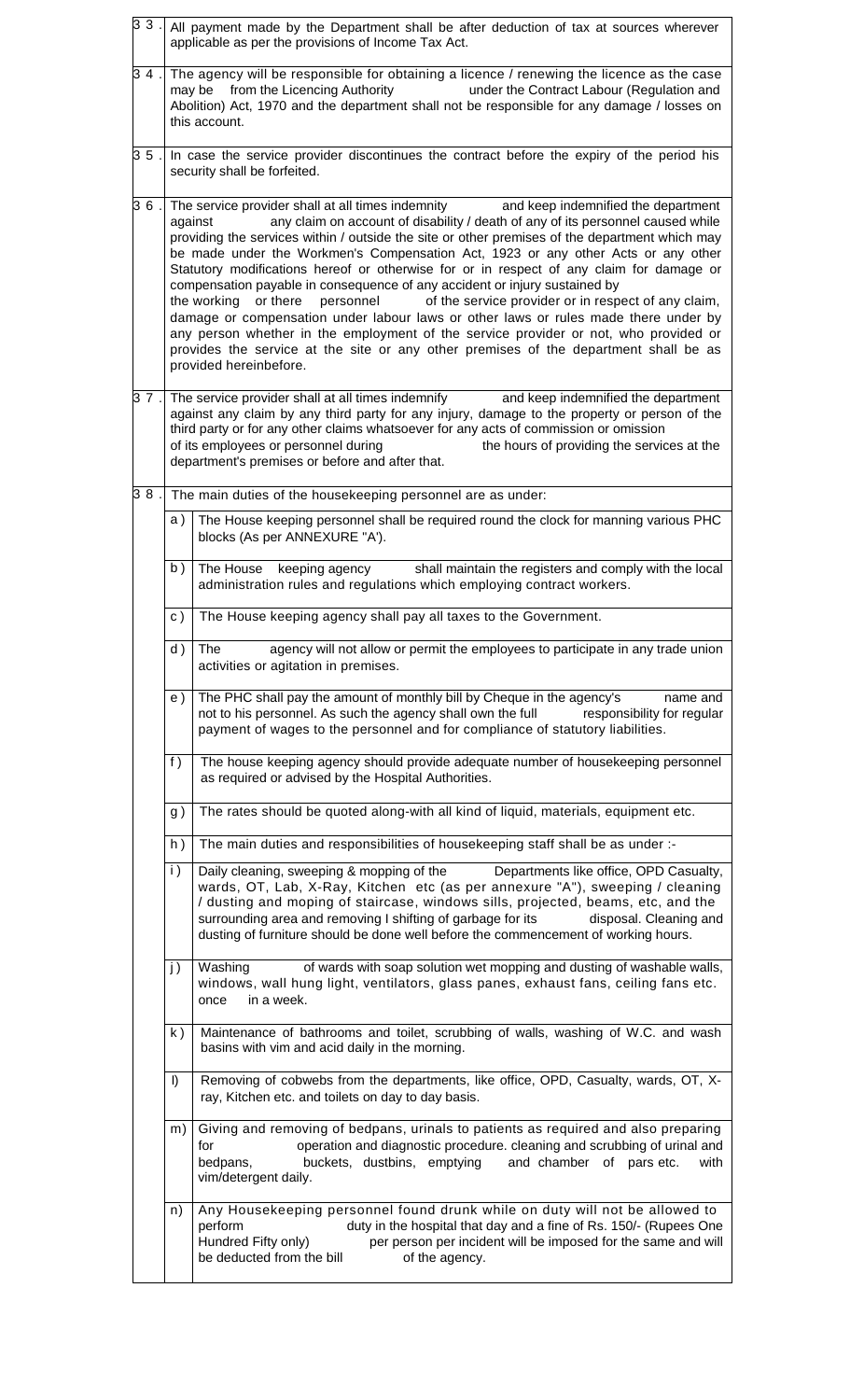|     | o)                                                                                                                                                                                                                                                                                                                                                                                                                                                                                                          | If any House keeping personnel is found without uniform<br>and name plate, then a<br>penalty of Rs. 100/- per person will be imposed and will be deducted from the bill of the<br>contractor.                                                                                                       |  |  |  |  |
|-----|-------------------------------------------------------------------------------------------------------------------------------------------------------------------------------------------------------------------------------------------------------------------------------------------------------------------------------------------------------------------------------------------------------------------------------------------------------------------------------------------------------------|-----------------------------------------------------------------------------------------------------------------------------------------------------------------------------------------------------------------------------------------------------------------------------------------------------|--|--|--|--|
|     | The amount of Earnest Money paid by the Tenderer(s) whose tenders are not<br>p)<br>accepted will be refunded to them by Cheque or Demand Draft (as may be<br>convenient to the Tender Inviting Officer if the amount is above Rs.2001-) drawn on<br>an branch of State of India or its subsidiary Schedule Bank. Where this mode of<br>payment is not possible the amount will be refunded at the cost of the Tenderer.                                                                                     |                                                                                                                                                                                                                                                                                                     |  |  |  |  |
|     | q)                                                                                                                                                                                                                                                                                                                                                                                                                                                                                                          | The right to accept or reject without assigning any reasons any or all tenders in part<br>or whole is reserved with the Tender Inviting Officer and his decision(s) on all matters<br>relating to acceptance or rejection of the tenders as a whole or in part will be final<br>and binding to all. |  |  |  |  |
|     | r)                                                                                                                                                                                                                                                                                                                                                                                                                                                                                                          | If the Tenderer whose tender is accepted, fails to execute the contract within<br>stipulated time the Earnest Money Deposit of such tenders will stand forfeited to the<br>Government.                                                                                                              |  |  |  |  |
| 39. | The tenderer should be a reputed firm with a proven track record providing housekeeping<br>in hospitals. Preference will be given to those who have well experience in the<br>services<br>service providing housekeeping sector.                                                                                                                                                                                                                                                                            |                                                                                                                                                                                                                                                                                                     |  |  |  |  |
| 40. | The tenderer should provide addresses of hospitals where they provide<br>housekeeping<br>services and certificate from previous customer need to be attached.                                                                                                                                                                                                                                                                                                                                               |                                                                                                                                                                                                                                                                                                     |  |  |  |  |
| 41. | The rates quoted should be inclusive of all taxes, materials, liquid, etc. and no<br>extra<br>charge for any item will be paid on the rates quoted.                                                                                                                                                                                                                                                                                                                                                         |                                                                                                                                                                                                                                                                                                     |  |  |  |  |
| 42. | Each bill in which any kind of tax is charged must contain the following certificate on the body<br>of the bill.<br>"CERTIFIED<br>that the goods I services on which VAT/Sales<br>Tax/Service Tax has<br>been charged have not been exempted under the Central VAT/Sale Tax/Service Tax Act or<br>the Rules made there under and the amount charged0020xon account of VAT/Sales Tax ion<br>these goods is not more than what is payable under the provisions of relevant Act or Rules<br>made there under". |                                                                                                                                                                                                                                                                                                     |  |  |  |  |
| 43. | Additional Terms and Conditions will be incorporated in needed to safeguard the interest of<br>the institute.                                                                                                                                                                                                                                                                                                                                                                                               |                                                                                                                                                                                                                                                                                                     |  |  |  |  |
| 44. | The Institute shall not be responsible for any delay / loss or non receipt of tenders by post /<br>courier service.                                                                                                                                                                                                                                                                                                                                                                                         |                                                                                                                                                                                                                                                                                                     |  |  |  |  |
| 45. | No unsolicited correspondence shall be entertained after the submission of the offer.                                                                                                                                                                                                                                                                                                                                                                                                                       |                                                                                                                                                                                                                                                                                                     |  |  |  |  |
| 46. | No separate agreement will be required to be signed by the successful tender(s) for the<br>purpose of this contract for providing housekeeping services. Rates tendered / offered in<br>response to the concerned tender notice shall be considered as acceptance of all above terms<br>and conditions for supply for all legal purpose.                                                                                                                                                                    |                                                                                                                                                                                                                                                                                                     |  |  |  |  |
| 47. | In case of any dispute in respect of the tender, all legal matters shall be instituted within the<br>jurisdiction of Daman.                                                                                                                                                                                                                                                                                                                                                                                 |                                                                                                                                                                                                                                                                                                     |  |  |  |  |
|     | The successful Tenderer will have to pay within 10 days from the date of demand, an<br>(a)<br>amount equal to 10% of the total value of contract amount, that may be order, as the<br>amount of security deposit.                                                                                                                                                                                                                                                                                           |                                                                                                                                                                                                                                                                                                     |  |  |  |  |
|     | (b)                                                                                                                                                                                                                                                                                                                                                                                                                                                                                                         | Non-receipt of Security Deposit within stipulated time limit will result in automatic<br>cancellation of the order for work without any intimation.                                                                                                                                                 |  |  |  |  |
|     | (c)                                                                                                                                                                                                                                                                                                                                                                                                                                                                                                         | However in case if<br>the Security Deposit may not have been deposited, the full<br>Security Deposit as may be due from the agency will be recovered from the bill(s).                                                                                                                              |  |  |  |  |

 (Dr. D.K.Makwana) I/c, Medical Officer, PHC, Kachigam

Place : Signature of Tenderer Name of Tender with Date : Seal of the firm

NOTE Please return one copy of this terms and conditions duly sign with seal of firm along with tender.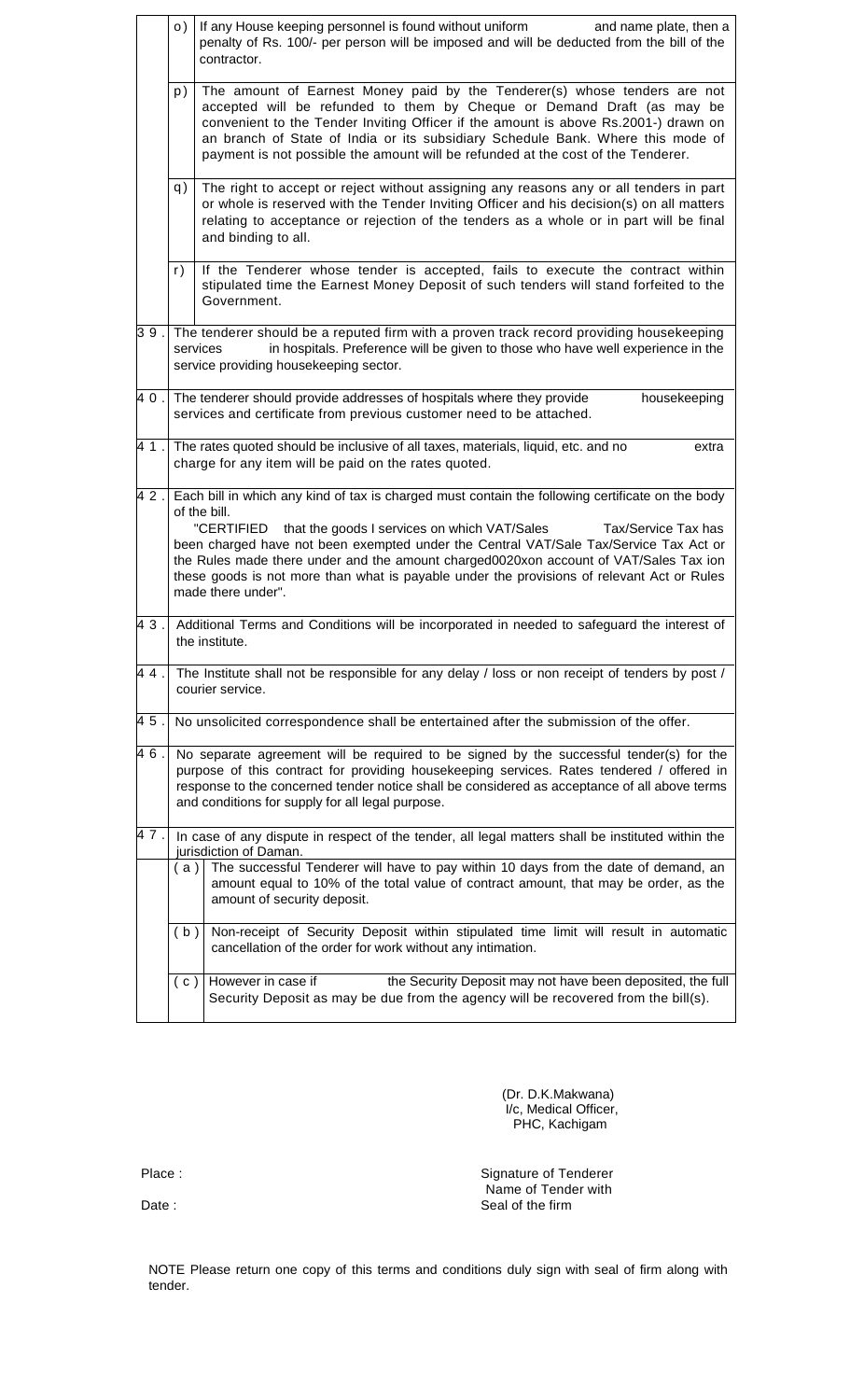## **ADMINISTRATIN OF DAMAN AND DIU Primary Health Center, Kachigam, Nani Daman**

## E-TENDER DOCUMENTS FOR HOUSE KEEPING SERVICES TO PRIMARY HEALTH CENTER, KACHIGAM, NANI DAMAN

| 1.                | Name of the<br>Organization / Firm<br>providing outsourcing<br>applying for<br>services.                                                                                                                                                                                                                                            |  |
|-------------------|-------------------------------------------------------------------------------------------------------------------------------------------------------------------------------------------------------------------------------------------------------------------------------------------------------------------------------------|--|
| 2                 | <b>Postal Address</b>                                                                                                                                                                                                                                                                                                               |  |
| 3                 | Telephone / Fax / Mobile No. of the<br>Organization / Firm.                                                                                                                                                                                                                                                                         |  |
| 4.                | Organization/Firm<br>Status<br>of<br>the<br>(whether Private or Public<br>Sector<br>undertaking or Sole Proprietor<br>or<br>Partnership or co-operative<br>society<br>etc.) The tender should attach a<br>resolution passed<br>by the<br>Executive<br>Body authorizing the specific officer /<br>partner for signing the documents. |  |
| 5.                | Name of person to be contacted.                                                                                                                                                                                                                                                                                                     |  |
| 6.                | Whether the tenders possessed the<br>requisite experience, if yes,<br>give<br>details separate sheet be attached, if<br>needed.                                                                                                                                                                                                     |  |
| 7.                | Particulars of License obtained from<br>Labor & Enforcement Officer, U.T. of<br>Daman & Diu, Daman.<br>(attested copy of the document to be<br>attached).                                                                                                                                                                           |  |
| 8                 | Details of PAN/TAN No. obtained<br>(attested copy of the documents to be<br>attached).                                                                                                                                                                                                                                              |  |
| 9.                | The details of Service Tax No. / VAT<br>Account<br>No.<br>allotted<br>to<br>organization/firm. (Copy of document to<br>be attached).                                                                                                                                                                                                |  |
| 10.               | Details<br>Registration<br>with<br>of<br>the<br>in<br>ESI/FPF/PPF<br>authorities<br>Departments.(attested copy of the<br>document to be attached).<br>Paid Challan<br>of EPF with ECR for<br>last six month                                                                                                                         |  |
| $\overline{1}$ 1. | Financial resources, assets in terms<br>of tender's property. (Moveable and<br>Immovable) held on the date of<br>submission of tender (Latest audited<br>balance sheet is also be attached)                                                                                                                                         |  |
| 12,               | Details of earnest money.                                                                                                                                                                                                                                                                                                           |  |
| 13.               | Declaration in the form<br>of Affidavit<br>that the individual / firm / organization<br>including<br>its<br>partners and<br>share<br>holders was<br>not<br>black<br>listed<br>prosecuted by any Departments<br><b>Statutory Bodies</b><br>or by any Court of<br>Law, is to be attached.                                             |  |

**PART-I ELIGIBILITY PARAMETERS.**

Place : **Signature of Tenderer** Secretary **Signature of Tenderer Name of Tender with** Date : **Seal of the firm**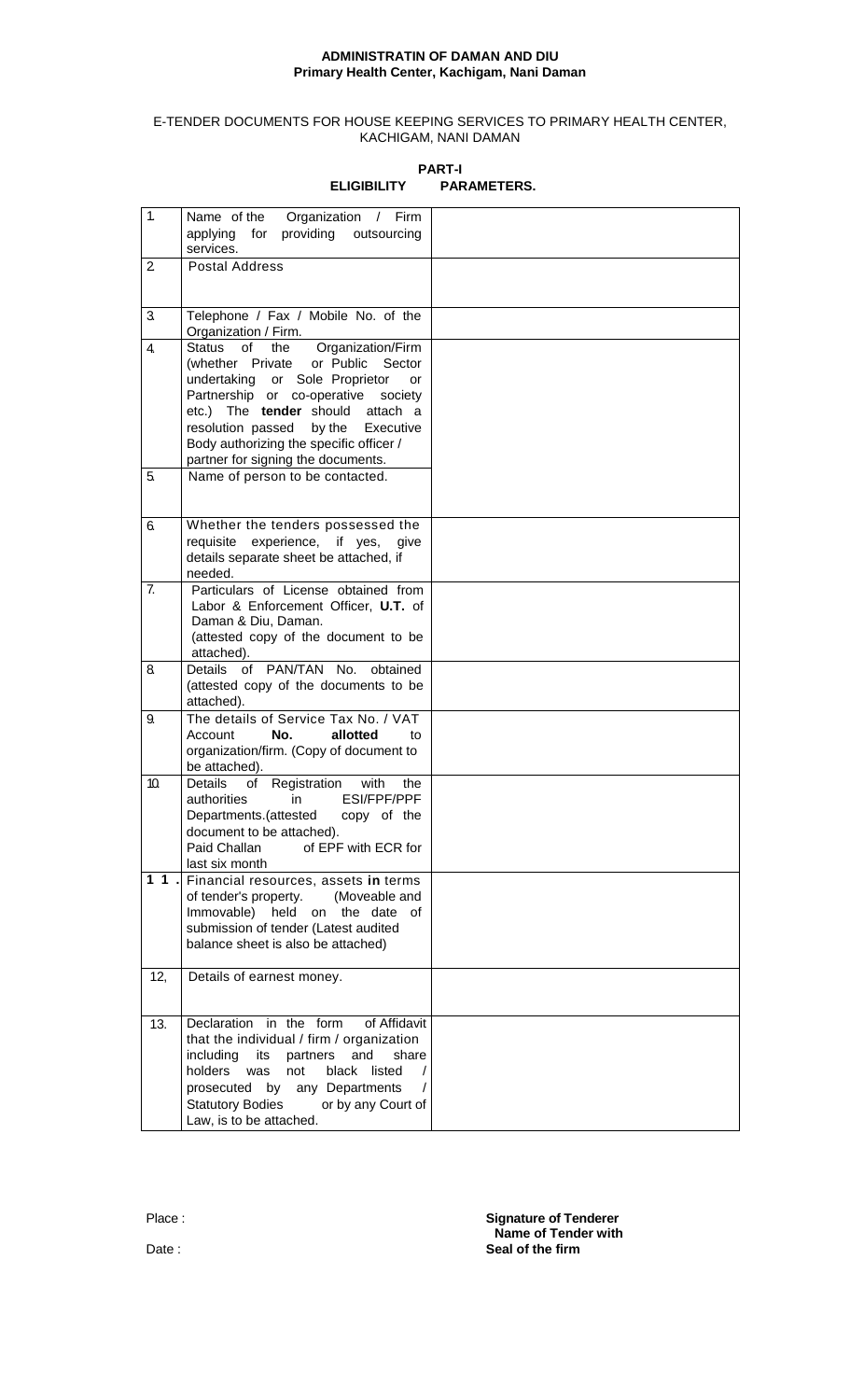## **ANNEXURE – A DETAILS OF HOUSEKEEPING AREA**

| Sr. No.                 | Name of the area        |
|-------------------------|-------------------------|
| А.                      | <b>Building 1</b>       |
| 1.                      | laboratery              |
| 2.                      | Hall                    |
| $\overline{3}$ .        | Laboratory room         |
| 4.                      | In Charge room          |
| 5.                      | Office room             |
| 6.                      | Surgeon OPD room        |
| 7.                      | <b>OPD Registration</b> |
| 8.                      | <b>OPD</b>              |
| 9.                      | <b>OPD</b>              |
| 10.                     | Psychiatrist room       |
| 11.                     | Dental room             |
| 12                      | <b>OPD</b>              |
| 13                      | X-ray                   |
| 14                      | All toilet and bathroom |
| B                       | <b>Building 2</b>       |
| $\mathbf{1}$            | Hall                    |
| $\overline{2}$          | Lobby                   |
| $\overline{3}$          | Room 1                  |
| $\overline{4}$          | Room 2                  |
| 5                       | Room 3                  |
| $\ddot{\mathbf{6}}$     | Room 4                  |
| $\overline{7}$          | Room 5                  |
| 8                       | Room 6                  |
| 9                       | All toilet and bathroom |
| $\overline{\mathbf{c}}$ | <b>Building 3</b>       |
| $\overline{1}$          | Operation theater       |
| $\overline{2}$          | OPD room                |
| 3                       | <b>ARSH Counselor</b>   |
| $\overline{4}$          | <b>ICTC Counselor</b>   |
| 5                       | Pharmacy                |
| 6                       | Sister room             |
| $\overline{7}$          | All other rooms         |
| 8                       | All toilet and bathroom |

Place : Signature of Tenderer Name of Tender with Date : Seal of the firm